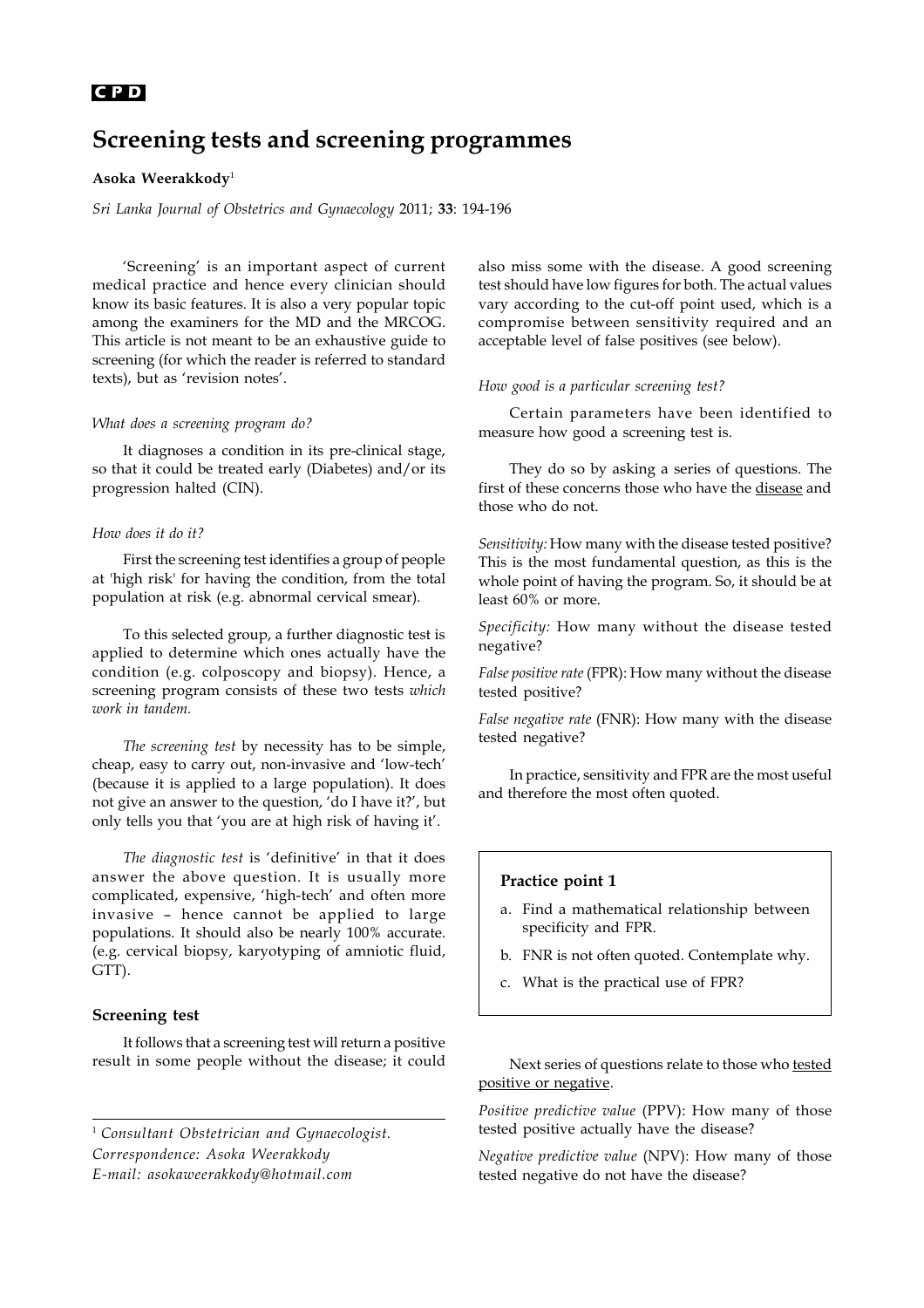

## A worked example would help:

It is known that the prevalence of GDM in a population is 10%. 100 women were screened by using random blood sugar with a cut-off point of 8.2 m mol/lt:

20 tested positive, out of which 8 were confirmed a GDM by GTT.

You should know how to fit this data into a 2x2 contingency table (a favourite in the exam):

*Number needed to test (NNT):*

How many need to undergo diagnostic test to detect one case?

This parameter is often used to describe/measure the cost effectiveness of a program – the smaller the number, the better.

|            | Scr pos             | Scr neg             |                 |     |  |
|------------|---------------------|---------------------|-----------------|-----|--|
| <b>GDM</b> | 8                   | 2                   | subtotal GDM    | 10  |  |
| No GDM     | 12                  | 78                  | subtotal no GDM | 90  |  |
|            | subtotal scr pos 20 | subtotal scr neg 80 | Grand total     | 100 |  |

**Table 1. GDM/No GDM vs. Screen positive/Screen negative**

Table 2 illustrates how to use the above data to obtain the parameters we require:

| Parameter   | Question                                              | Denominator | Numerator | Result(%) | Comment                                                 |
|-------------|-------------------------------------------------------|-------------|-----------|-----------|---------------------------------------------------------|
| Sensitivity | How many with<br>GDM tested<br>positive?              | 10          | 8         | 80        | The most important<br>measure (asks 'does<br>it work?') |
| Specificity | How many<br>without GDM<br>tested negative?           | 90          | 78        | 87        | Needs to be in the<br>eighties                          |
| <b>FPR</b>  | How many<br>without GDM<br>tested positive?           | 90          | 12        | 13        | Limited by the<br>availability<br>of resources          |
| <b>PPV</b>  | How many<br>screened positive<br>actually had<br>GDM? | 20          | 8         | 40        | Important in cost-<br>effectiveness terms               |
| <b>NPV</b>  | How many<br>screened negative<br>did not have<br>GDM? | 78          | 80        | 97.5      | Note the high value.<br>See below.                      |

#### **Table 2. Parameters and their calculations**

(Tip: Get the right denominator first; that is where most people go wrong.)